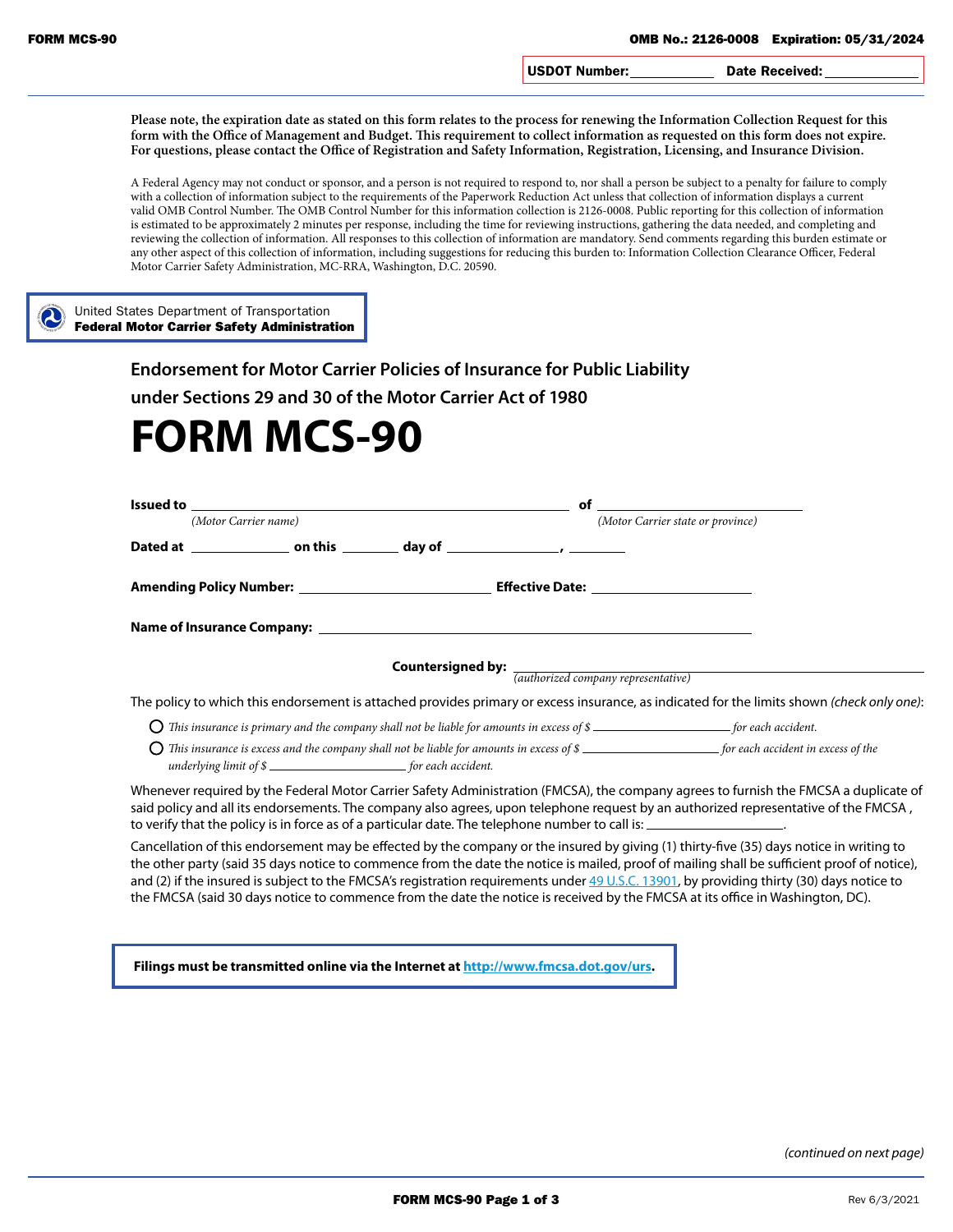## **DEFINITIONS AS USED IN THIS ENDORSEMENT**

*Accident* includes continuous or repeated exposure to conditions or which results in bodily injury, property damage, or environmental damage which the insured neither expected nor intended.

*Motor Vehicle* means a land vehicle, machine, truck, tractor, trailer, or semitrailer propelled or drawn by mechanical power and used on a highway for transporting property, or any combination thereof.

*Bodily Injury* means injury to the body, sickness, or disease to any person, including death resulting from any of these.

*Property Damage* means damage to or loss of use of tangible property.

The insurance policy to which this endorsement is attached provides automobile liability insurance and is amended to assure compliance by the insured, within the limits stated herein, as a motor carrier of property, with Sections 29 and 30 of the Motor Carrier Act of 1980 and the rules and regulations of the Federal Motor Carrier Safety Administration (FMCSA).

In consideration of the premium stated in the policy to which this endorsement is attached, the insurer (the company) agrees to pay, within the limits of liability described herein, any final judgment recovered against the insured for public liability resulting from negligence in the operation, maintenance or use of motor vehicles subject to the financial responsibility requirements of Sections 29 and 30 of the Motor Carrier Act of 1980 regardless of whether or not each motor vehicle is specifically described in the policy and whether or not such negligence occurs on any route or in any territory authorized to be served by the insured or elsewhere. Such insurance as is afforded, for public liability, does not apply to injury to or death of the insured's employees while engaged in the course of their employment, or property transported by the insured, designated as cargo. It is understood and agreed that no condition, provision, stipulation, or limitation contained in the policy, this endorsement, or any other endorsement thereon,

*Environmental Restoration* means restitution for the loss, damage, or destruction of natural resources arising out of the accidental discharge, dispersal, release or escape into or upon the land, atmosphere, watercourse, or body of water, of any commodity transported by a motor carrier. This shall include the cost of removal and the cost of necessary measures taken to minimize or mitigate damage to human health, the natural environment, fish, shellfish, and wildlife.

*Public Liability* means liability for bodily injury, property damage, and environmental restoration.

or violation thereof, shall relieve the company from liability or from the payment of any final judgment, within the limits of liability herein described, irrespective of the financial condition, insolvency or bankruptcy of the insured. However, all terms, conditions, and limitations in the policy to which the endorsement is attached shall remain in full force and effect as binding between the insured and the company. The insured agrees to reimburse the company for any payment made by the company on account of any accident, claim, or suit involving a breach of the terms of the policy, and for any payment that the company would not have been obligated to make under the provisions of the policy except for the agreement contained in this endorsement.

It is further understood and agreed that, upon failure of the company to pay any final judgment recovered against the insured as provided herein, the judgment creditor may maintain an action in any court of competent jurisdiction against the company to compel such payment.

The limits of the company's liability for the amounts prescribed in this endorsement apply separately to each accident and any payment under the policy because of anyone accident shall not operate to reduce the liability of the company for the payment of final judgments resulting from any other accident.